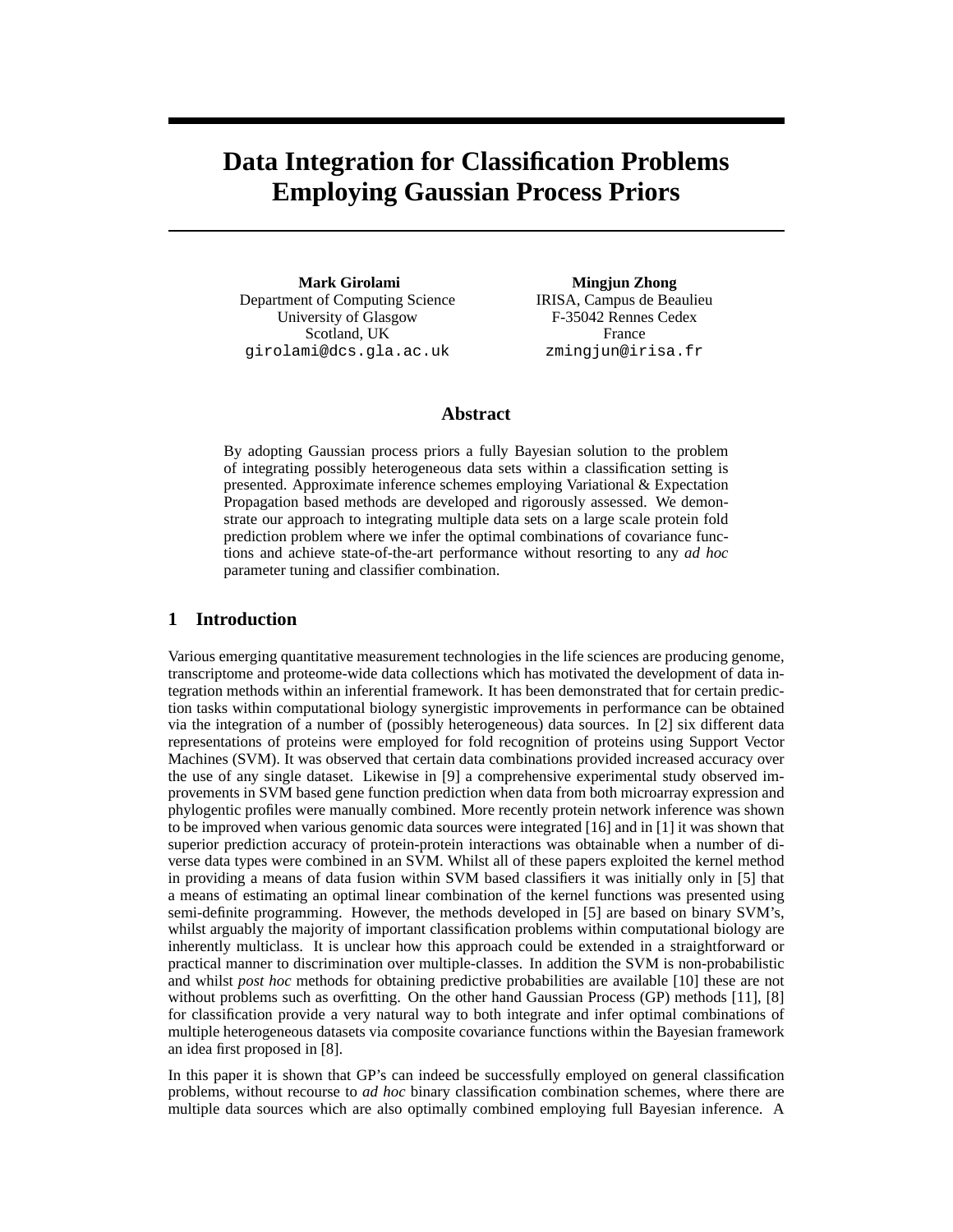large scale example of protein fold prediction [2] is provided where state-of-the-art predictive performance is achieved in a straightforward manner without resorting to any extensive *ad hoc* engineering of the solution (see [2], [13]). As an additional important by-product of this work inference employing Variational Bayesian (VB) and Expectation Propagation (EP) based approximations for GP classification over multiple classes are studied and assessed in detail. It has been unclear whether EP based approximations would provide similar improvements in performance in the multi-class setting over the Laplace approximation and this work provides experimental evidence that both Variational and EP based approximations perform as well as a Gibbs sampler consistently outperforming the Laplace approximation. In addition we see that there is no statistically significant practical advantage of EP based approximations over VB approximations in this particular setting.

# **2 Integrating Data with Gaussian Process Priors**

Let us denote each of  $\mathcal J$  independent (possibly heterogeneous) feature representations,  $\mathcal F_j(X)$ , of an object X by  $x_j \forall j = 1 \cdots \mathcal{J}$ . For each object there is a corresponding polychotomous response target variable,  $t$ , so to model this response we assume an additive generalized regression model. Each distinct data representation of X,  $\mathcal{F}_j(X) = \mathbf{x}_j$ , is nonlinearly transformed such that  $f_j(\mathbf{x}_j) : \mathcal{F}_j \mapsto \mathbb{R}$  and a linear model is employed in this new space such that the overall nonlinear transformation is  $f(X) = \sum_j \beta_j f_j(\mathbf{x}_j)$ .

#### **2.1 Composite Covariance Functions**

Rather than specifying an explicit functional form for each of the functions  $f_j(\mathbf{x}_j)$  we assume that each nonlinear function corresponds to a Gaussian process (GP) [11] such that  $f_j(\mathbf{x}_j) \sim GP(\theta_j)$ where  $GP(\theta_j)$  corresponds to a GP with trend and covariance functions  $m_j(\mathbf{x}_j)$  and  $\check{C}_j(\mathbf{x}_j, \mathbf{x}'_j; \theta_j)$ where  $\theta_i$  denotes a set of hyper-parameters associated with the covariance function. Due to the assumed independence of the feature representations the overall nonlinear function will also be a realization of a Gaussian process defined as  $f(X) \sim GP(\theta_1 \cdots \theta_{J}, \beta_1 \cdots \beta_{J})$  where now the overall trend and covariance functions follow as  $\sum_j \beta_j m_j(\mathbf{x}_j)$  and  $\sum_j \beta_j^2 C_j(\mathbf{x}_j, \mathbf{x}_j'; \boldsymbol{\theta}_j)$ . For N object samples,  $X_1 \cdots X_N$ , each defined by the  $\mathcal J$  feature representations,  $\mathbf x_j^1 \cdots \mathbf x_j^N$ , denoted by  $\mathbf{X}_j$ , with associated class specific response  $\mathbf{f}_k = [f_k(X_1) \cdots f_k(X_N)]^{\mathsf{T}}$  the overall GP prior is a multivariate Normal such that

$$
\mathbf{f}_k \mid \mathbf{X}_{j=1\cdots J}, \boldsymbol{\theta}_{1k}, \cdots \boldsymbol{\theta}_{\mathcal{J}k}, \alpha_{1k} \cdots \alpha_{\mathcal{J}k} \sim \mathcal{N}_{\mathbf{f}_k} \left( \mathbf{0}, \sum_j \alpha_{jk} \mathbf{C}_{jk} (\boldsymbol{\theta}_{jk}) \right)
$$
(1)

The positive random variables  $\beta_{jk}^2$  are denoted by  $\alpha_{jk}$ , zero-trend GP functions have been assumed and each  $C_{jk}(\theta_{jk})$  is an  $N \times N$  matrix with elements  $C_j(\mathbf{x}_j^m, \mathbf{x}_j^n; \theta_{jk})$ . A GP functional prior, over all possible responses (classes), is now available where possibly heterogeneous data sources are integrated via the composite covariance function. It is then, in principle, a straightforward matter to perform Bayesian inference with this model and no further recourse to *ad hoc* binary classifier combination methods or ancillary optimizations to obtain the data combination weights is required.

#### **2.2 Bayesian Inference**

As we are concerned with classification problems over possibly multiple classes we employ a multinomial probit likelihood rather than a multinomial logit as it provides a means of developing a Gibbs sampler, and subsequent computationally efficient approximations, for the GP random variables. The Gibbs sampler is to be preferred over the Metropolis scheme as no tuning of a proposal distribution is required. As in [3] the auxiliary variables  $y_{nk} = f_k(X_n) + \epsilon_{nk}$ ,  $\epsilon_{nk} \sim \mathcal{N}(0, 1)$  are introduced and the  $N \times 1$  dimensional vector of target class values associated with each  $X_n$  is given as t where each element  $t_n \in \{1, \dots, K\}$ . The  $N \times K$  matrix of GP random variables  $f_k(X_n)$  is denoted by F. We represent the  $N \times 1$  dimensional columns of F by F<sub> $\cdot,k$ </sub> and the corresponding  $K \times 1$  dimensional vectors,  $\mathbf{F}_{n,1}$ , which are formed by the indexed rows of **F**. The  $N \times K$  matrix of auxiliary variables  $y_{nk}$  is represented as Y, where the  $N \times 1$  dimensional columns are denoted by  $Y_{+,k}$  and the corresponding  $K \times 1$  dimensional vectors are obtained from the rows of Y as  $Y_{n,..}$ The multinomial probit likelihood [3] is adopted which follows as

$$
t_n = j \quad \text{if} \quad y_{nj} = \underset{1 \le k \le K}{\text{argmax}} \ \{y_{nk}\} \tag{2}
$$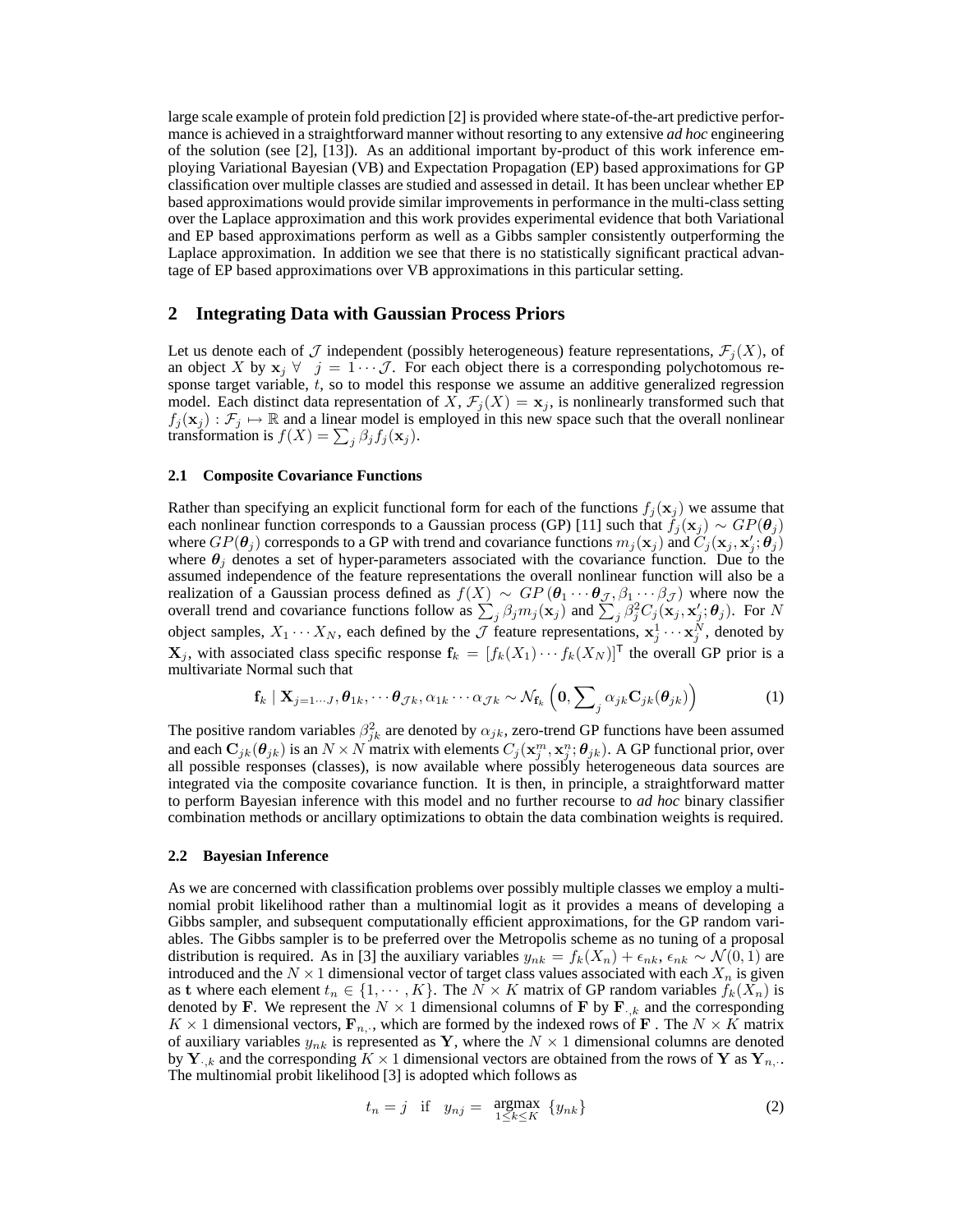and this has the effect of dividing  $\mathbb{R}^K$  into K non-overlapping K-dimensional cones  $\mathcal{C}_k = \{ \mathbf{y} :$  $y_k > y_i, k \neq i$  where  $\mathbb{R}^K = \bigcup_k C_k$  and so each  $P(t_n = i | \mathbf{Y}_{n, \cdot})$  can be represented as  $\delta(y_{ni} > i)$  $y_{nk} \forall k \neq i$ ). Class specific independent Gamma priors, with parameters  $\varphi_k$ , are placed on each  $\alpha_{jk}$  and the individual components of  $\theta_{jk}$  (denote  $\Theta_k = {\theta_{jk}, \alpha_{jk}}_{j=1}...j$ ), a further Gamma prior is placed on each element of  $\varphi_k$  with overall parameters a and b so this defines the full model likelihood and associated priors.

#### **2.3 MCMC Procedure**

Samples from the full posterior  $P(Y, F, \Theta_{1\cdots K}, \varphi_{1\cdots K}|X_{1\cdots N}, t, a, b)$  can be obtained from the following Metropolis-within-Blocked-Gibbs Sampling scheme indexing over all  $n = 1 \cdots N$  and  $k = 1 \cdots K$ .

$$
\mathbf{Y}_{n,\cdot}^{(i+1)} | \mathbf{F}_{n,\cdot}^{(i)}, t_n \quad \sim \quad \mathcal{TN}(\mathbf{F}_{n,\cdot}^{(i)}, \mathbf{I}, t_n) \tag{3}
$$

$$
\mathbf{F}_{\cdot,k}^{(i+1)} | \mathbf{Y}_{\cdot,k}^{(i+1)}, \Theta_k^{(i)}, X_{1,\cdots,N} \sim \mathcal{N}(\mathbf{\Sigma}_k^{(i)} \mathbf{Y}_{\cdot,k}^{(i+1)}, \mathbf{\Sigma}_k^{(i)})
$$
(4)

$$
\mathbf{\Theta}_{1}^{(i+1)} | \mathbf{F}_{\cdot,1}^{(i+1)}, \mathbf{Y}_{\cdot,k}^{(i+1)}, \varphi_{1}^{(i)}, X_{1,\cdots,N} \sim P(\mathbf{\Theta}_{k}^{(i+1)})
$$
(5)

$$
\varphi_k^{(i+1)} | \Theta_k^{(i+1)}, a_k, b_k \sim P(\varphi_k^{(i+1)}) \tag{6}
$$

where  $\mathcal{TN}(\mathbf{F}_{n,\cdot}, \mathbf{I}, t_n)$  denotes a conic truncation of a multivariate Gaussian with location parameters  $\mathbf{F}_{n}$ , and dispersion parameters I and the dimension indicated by the class value of  $t_n$ will be the largest. An accept-reject strategy can be employed in sampling from the conic truncated Gaussian however this will very quickly become inefficient for problems with moderately large numbers of classes and as such a further Gibbs sampling scheme may be required. Each  $\mathbf{\Sigma}_k^{(i)} = \mathbf{C}_k^{(i)}$  $\mathbf{L}_k^{(i)}(\mathbf{I}+\mathbf{C}_k^{(i)})$  $(\mathbf{k}^{(i)})^{-1}$  and  $\mathbf{C}_k^{(i)} = \sum_{j=1} \alpha_{jk}^{(i)} \mathbf{C}_{jk}(\boldsymbol{\theta}_{jk}^{(i)})$  with the elements of  $\mathbf{C}_{jk}(\boldsymbol{\theta}_{jk}^{(i)})$  defined as  $C_j(\mathbf{x}_j^m,\mathbf{x}_j^n;\boldsymbol{\theta}_{jk}^{(i)})$ . A Metropolis sub-sampler is required to obtain samples for the conditional distribution over the composite covariance function parameters  $P(\Theta_k^{(i+1)})$  $\binom{(i+1)}{k}$  and finally  $P(\varphi_k^{(i+1)})$  $\binom{i+1}{k}$ is a simple product of Gamma distributions. The predictive likelihood of a test sample  $X_*$  is  $P(t_{*} = k | X_{*}, X_{1\cdots N}, \mathbf{t}, \mathbf{a}, \mathbf{b})$  which can be obtained by integrating over the posterior and predictive prior such that

$$
\int P(t_{*}=k|\mathbf{f}_{*})p(\mathbf{f}_{*}|\mathbf{\Omega},X_{*},X_{1\cdots N})p(\mathbf{\Omega}|X_{1\cdots N},\mathbf{t},\mathbf{a},\mathbf{b})d\mathbf{f}_{*}d\mathbf{\Omega}
$$
\n(7)

where  $\mathbf{\Omega} = \mathbf{Y}, \mathbf{\Theta}_{1\cdots K}$ . A Monte-Carlo estimate is obtained by using samples drawn from the full posterior  $\frac{1}{S}\sum_{s=1}^{S}\int P(t_*=k|\mathbf{f}_*)p(\mathbf{f}_*|\mathbf{\Omega}^{(s)},X_*,X_{1\cdots N})d\mathbf{f}_*$  and the integral over the predictive prior requires further conditional samples,  $f_*^{(l|s)}$ , to be drawn from each  $p(f_*|\Omega^{(s)}, X_*, X_{1\cdots N})$  finally yielding a Monte Carlo approximation of  $P(t_{*} = k | X_*, X_{1 \cdots N}, \mathbf{t}, \mathbf{a}, \mathbf{b})$ 

$$
\frac{1}{LS} \sum_{l=1}^{L} \sum_{s=1}^{S} P\left(t_{*} = k | \mathbf{f}_{*}^{(l|s)}\right) = \frac{1}{LS} \sum_{l=1}^{L} \sum_{s=1}^{S} E_{p(u)} \left\{ \prod_{j \neq k} \Phi\left(u + f_{*,k}^{(l|s)} - f_{*,j}^{(l|s)}\right) \right\} \tag{8}
$$

MCMC procedures for GP classification have been previously presented in [8] and whilst this provides a practical means to perform Bayesian inference employing GP's the computational cost incurred and difficulties associated with monitoring convergence and running multiple-chains on reasonably sized problems are well documented and have motivated the development of computationally less costly approximations [15]. A recent study has shown that EP is superior to the Laplace approximation for binary classification [4] and that for multi-class classification VB methods are superior to the Laplace approximation [3]. However the comparison between Variational and EP based approximations for the multi-class setting have not been considered in the literature and so we seek to address this issue in the following sections.

#### **2.4 Variational Approximation**

From the conditional probabilities which appear in the Gibbs sampler it can be seen that a mean field approximation gives a simple iterative scheme which provides a computationally efficient alternative to the full sampler (including the Metropolis sub-sampler for the covariance function parameters),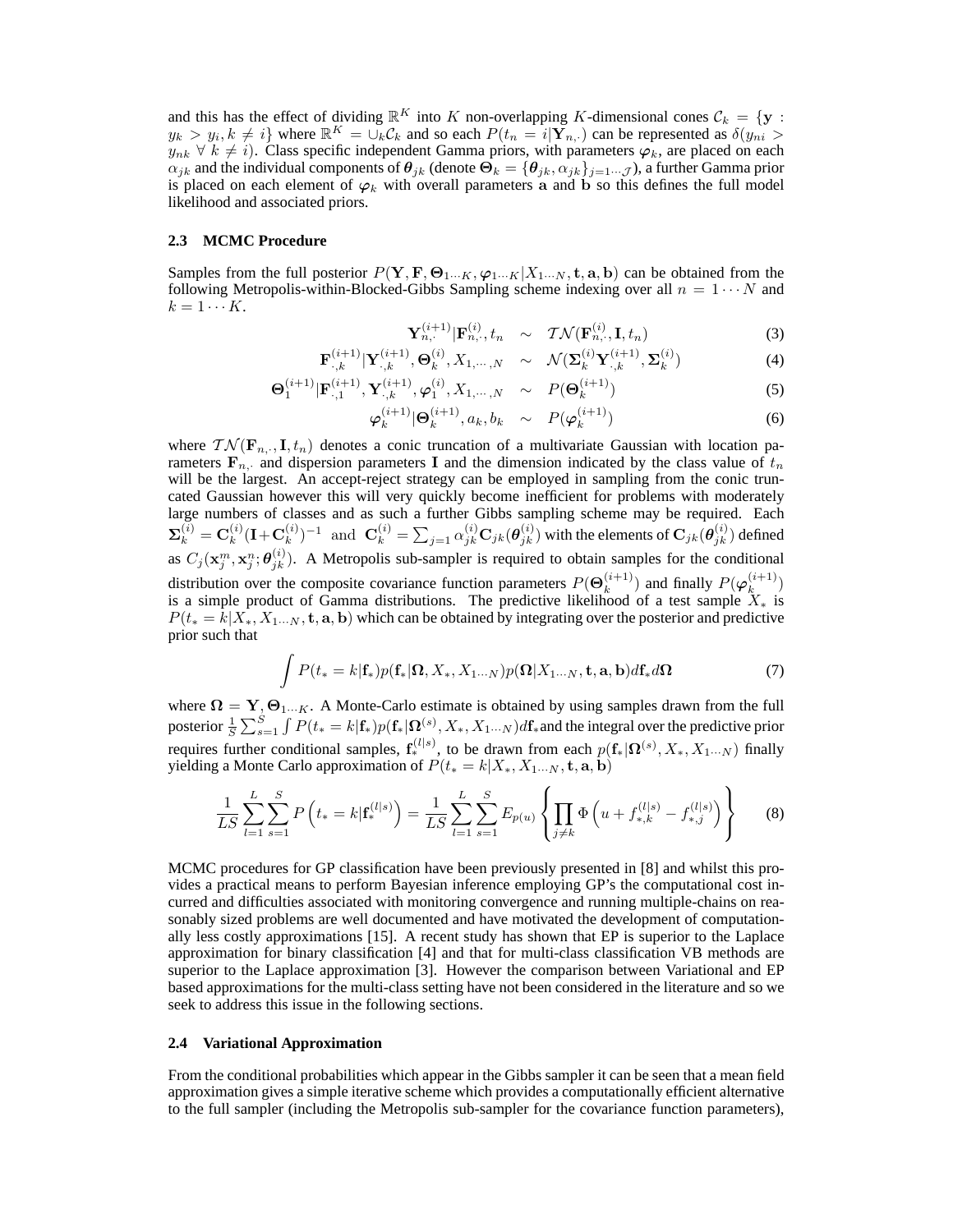details of which are given in [3]. However given the excellent performance of EP on a number of approximate Bayesian inference problems it is incumbent on us to consider an EP solution here. We should point out that only the top level inference on the GP variables is considered here and the composite covariance function parameters will be obtained using another appropriate type-II maximum likelihood optimization scheme if possible.

#### **2.5 Expectation Propagation with Full Posterior Covariance**

The required posterior can also be approximated by EP [7]. In this case the multinomial probit likelihood is approximated by a multivariate Gaussian such that  $p(\mathbf{F}|\mathbf{t}, X_{1\cdots N}) \approx Q(\mathbf{F}) =$  $\prod_k p(\mathbf{F}_{\cdot,k}|X_{1\cdots N}) \prod_n g_n(\mathbf{F}_{n,\cdot})^1$  where  $g_n(\mathbf{F}_{n,\cdot}) = \mathcal{N}_{\mathbf{F}_{n,\cdot}}(\boldsymbol{\mu}_n,\boldsymbol{\Lambda}_n)$ ,  $\boldsymbol{\mu}_n$  is a  $K \times 1$  vector and  $\Lambda_n$  is a full  $K \times K$  dimensional covariance matrix. Denoting the cavity density as  $Q^{\setminus n}(\mathbf{F}) =$  $\prod_k p(\mathbf{F}_{\cdot,k}|X_{1\cdots N}) \prod_{i,i\neq n} g_i(\mathbf{F}_{i,\cdot})$ , EP proceeds by iteratively re-estimating the moments  $\mu_n, \Lambda_n$ by moment matching [7] giving the following

$$
\boldsymbol{\mu}_n^{new} = E_{\hat{p}_n} \{ \mathbf{F}_{n, \cdot} \} \text{ and } \boldsymbol{\Lambda}_n^{new} = E_{\hat{p}_n} \{ \mathbf{F}_{n, \cdot} \mathbf{F}_{n, \cdot}^\mathsf{T} \} - E_{\hat{p}_n} \{ \mathbf{F}_{n, \cdot} \} E_{\hat{p}_n} \{ \mathbf{F}_{n, \cdot} \}^\mathsf{T}, \tag{9}
$$

where  $\hat{p}_n = \mathcal{Z}_n^{-1} Q^{\setminus n}(\mathbf{F}_{n,\cdot}) p(t_n | \mathbf{F}_{n,\cdot})$ , and  $\mathcal{Z}_n$  is the required normalizing (partition) function which is required to obtain the above mean and covariance estimates. To proceed an analytic form for the partition function  $\mathcal{Z}_n$  is required. Indeed for binary classification employing a binomial probit likelihood an elegant EP solution follows due to the analytic form of the partition function [4]. However for the case of multiple classes with a multinomial probit likelihood the partition function no longer has a closed analytic form and further approximations are required to make any progress. There are two strategies which we consider, the first retains the full posterior coupling in the covariance matrices  $\Lambda_n$  by employing Laplace Propagation (LP) [14] and the second assumes no posterior coupling in  $\Lambda_n$  by setting this as a diagonal covariance matrix. The second form of approximation has been adopted in [12] when developing a multi-class version of the Informative Vector Machine (IVM) [6]. In the first case where we employ LP an additional significant  $\mathcal{O}(K^3N^3)$  computational scaling will be incurred however it can be argued that the retention of the posterior coupling is important. For the second case clearly we lose this explicit posterior coupling but, of course, do not incur the expensive computational overhead required of LP. We observed in unreported experiments that there is little of statistical significance lost, in terms of predictive performance, when assuming a factorable form for each  $\hat{p}_n$ . LP proceeds by propagating the approximate moments such that

$$
\mu_n^{new} \approx \underset{\mathbf{F}_n, \, \cdot}{\text{argmax}} \log \hat{p}_n \text{ and } \Lambda_n^{new} \approx \left[ -\frac{\partial^2 \log \hat{p}_n}{\partial \mathbf{F}_n, \partial \mathbf{F}_n^{\mathsf{T}}}, \right]^{-1} \tag{10}
$$

The required derivatives follow straightforwardly and details are included in the accompanying material. The approximate predictive distribution for a new data point  $x_*$  requires a Monte Carlo estimate employing samples drawn from a K-dimensional multivariate Gaussian for which details are given in the supplementary material<sup>2</sup>.

#### **2.6 Expectation Propagation with Diagonal Posterior Covariance**

By assuming a factorable approximate posterior, as in the variational approximation [3], a distinct simplification of the problem setting follows, where now we assume that  $g_n(\mathbf{F}_{n,+})$  =  $\prod_k \mathcal{N}_{\mathbf{F}_{n,k}}(\mu_{n,k}, \lambda_{n,k})$  i.e. is a factorable distribution. This assumption has already been made in [12] in developing an EP based multi-class IVM. Now significant computational simplification follows where the required moment matching amounts to  $\mu_{nk}^{new} = E_{\hat{p}_{nk}} \{ \mathbf{F}_{n,k} \}$  and  $\lambda_{nk}^{new} =$  $E_{\hat{p}_{nk}}\{\mathbf{F}_{n,k}^2\} - E_{\hat{p}_{nk}}\{\mathbf{F}_{n,k}\}^2$  where the density  $\hat{p}_{nk}$  has a partition function which now has the analytic form

$$
\mathcal{Z}_n = E_{p(u)p(v)} \left\{ \prod_{j=1, j \neq i}^K \Phi \left( \frac{u + v \sqrt{\lambda_{ni}^{\backslash n}} + \mu_{ni}^{\backslash n} - \mu_{nj}^{\backslash n}}{\sqrt{1 + \lambda_{nj}^{\backslash n}}} \right) \right\}
$$
(11)

 $1$ Conditioning on the covariance function parameters and associated hyper-parameters is implicit

<sup>2</sup> Supplementary material http://www.dcs.gla.ac.uk/people/personal/girolami/ pubs\_2006/NIPS2006/index.htm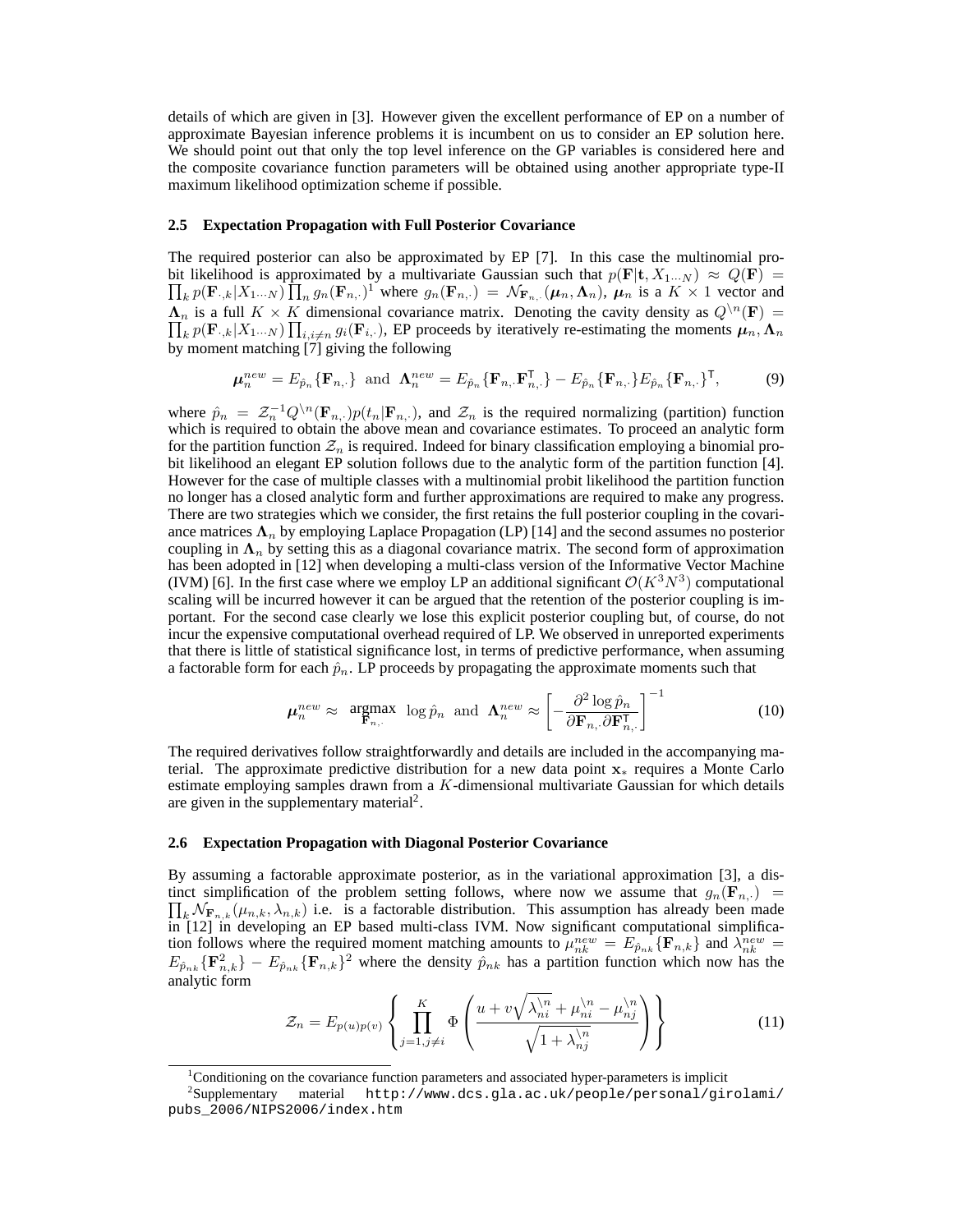where u and v are both standard Normal random variables  $(v\sqrt{\lambda_{ni}^{n}} = \mathbf{F}_{n,i} - \mu_{ni}^{n})$  with  $\lambda_{ni}^{n}$  and  $\mu_{ni}^{\setminus n}$  having the usual meanings (details in accompanying material). Derivatives of this partition function follow in a straightforward way now allowing the required EP updates to proceed (details in supplementary material). The approximate predictive distribution for a new data point  $X_*$  in this case takes a similar form to that for the Variational approximation [3]. So we have

$$
P(t_{*} = k | X_{*}, X_{1\cdots N}, \mathbf{t}) = E_{p(u)p(v)} \left\{ \prod_{j=1, j \neq k}^{K} \Phi \left( \frac{u + v \sqrt{\lambda_{k}^{*}} + \mu_{k}^{*} - \mu_{j}^{*}}{\sqrt{1 + \lambda_{j}^{*}}} \right) \right\}
$$
(12)

where the predictive mean and variance follow in standard form.

$$
\mu_j^* = \left(\mathbf{C}_j^*\right)^{\mathsf{T}} \left(\mathbf{C}_j + \mathbf{\Lambda}_j\right)^{-1} \boldsymbol{\mu}_j \text{ and } \lambda_j^* = c_j^* - \left(\mathbf{C}_j^*\right)^{\mathsf{T}} \left(\mathbf{C}_j + \mathbf{\Lambda}_j\right)^{-1} \mathbf{C}_j^* \tag{13}
$$

It should be noted here that the expectation over  $p(u)$  and  $p(v)$  could be computed by using either Gaussian quadrature or a simple Monte Carlo approximation which is straightforward as sampling from a univariate standardized Normal only is required. The VB approximation [3] however only requires a 1-D Monte Carlo integral rather than the 2-D one required here.

## **3 Experiments**

Before considering the main example of data integration within a large scale protein fold prediction problem we attempt to assess a number of approximate inference schemes for GP multi-class classification. We provide a short comparative study of the Laplace, VB, and both possible EP approximations by employing the Gibbs sampler as the comparative gold standard. For these experiments six multi-class data sets are employed <sup>3</sup>, i.e., Iris ( $N = 150$ ,  $K = 3$ ), Wine ( $N = 178$ ,  $K =$ 3), Soybean ( $N = 47, K = 4$ ), Teaching ( $N = 151, K = 3$ ), Waveform ( $N = 300, K = 3$ ) and ABE  $(N = 300, K = 3$ , which is a subset of the *Isolet* dataset using the letters 'A', 'B' and 'E',). A single radial basis covariance function with one length scale parameter is used in this comparative study. Ten-fold cross validation (CV) was used to estimate the predictive log-likelihood and the percentage predictive error. Within each of the ten folds a further 10 CV routine was employed to select the length-scale of the covariance function. For the Gibbs sampler, after a burn-in of 2000 samples, the following 3000 samples were used for inference, and the predictive error and likelihood were computed from the 3000 post-burn-in samples. For each data set and each method the percentage predictive error and the predictive log-likelihood were estimated in this manner. The summary results given as the mean and standard deviation over the ten folds are shown in Table 1. The results which cannot be distinguished from each other, under a Wilcoxon rank sum test with a 5% significance level, are highlighted in bold. From those results, we can see that across most data sets used, the predictive log-likelihood obtained from the Laplace approximation is lower than those of the three other methods. In our observations, the predictive performance of VB and the IEP approximation are consistently indistinguishable from the performance achieved from the Gibbs sampler. From the experiments conducted there is no evidence to suggest any difference in predictive performance between IEP  $\&$  VB methods in the case of multi-way classification. As there is no benefit in choosing an EP based approximation over the Variational one we now select the Variational approximation in that inference over the covariance parameters follows simply by obtaining posterior mean estimates using an importance sampler.

As a brief illustration of how the Variational approximation compares to the full Metropolis-within-Blocked-Gibbs Sampler consider a toy dataset consisting of three classes formed by a Gaussian surrounded by two annular rings having ten features only two of which are predictive of the class labels [3]. We can compare the compute time taken to obtain reasonable predictions from the full MCMC and the approximate Variational scheme [3]. Figure 1 (a) shows the samples of the covariance function parameters  $\Theta$  drawn from the Metropolis subsampler<sup>4</sup> and overlaid in black the corresponding approximate posterior mean estimates obtained from the variational scheme [3]. It

 $3$ http://www.ics.uci.edu/~mlearn/MPRepository.html

<sup>&</sup>lt;sup>4</sup>It should be noted that multiple Metropolis sub-chains had to be run in order to obtain reasonable sampling of the  $\mathbf{\Theta} \in \mathbb{R}^{10}_+$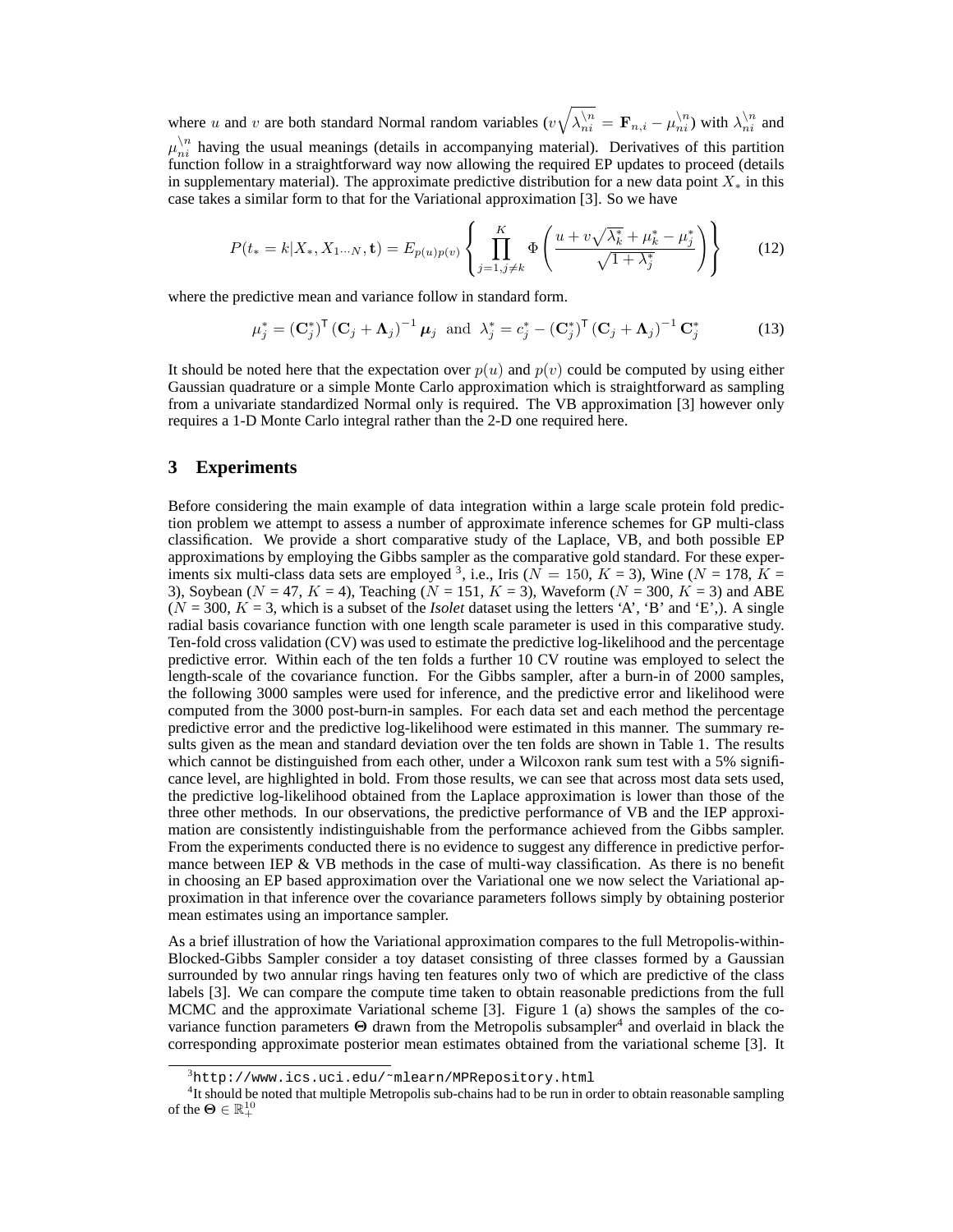Table 1: Percentage predictive error (PE) and predictive log-likelihood (PL) for six data sets from UCI computed using Laplace, Variational Bayes (VB), independent EP (IEP), as well as MCMC using Gibbs sampler. Best results which are statistically indistinguishable from each other are highlighted in bold.

|                 | <b>ABE</b>        |                    | <b>Iris</b>       |                    |
|-----------------|-------------------|--------------------|-------------------|--------------------|
|                 | PE                | PL                 | PЕ                | $\overline{PL}$    |
| Laplace         | $4.000 \pm 3.063$ | $-0.290 \pm 0.123$ | $3.333 \pm 3.513$ | $-0.132 \pm 0.052$ |
| $\overline{VB}$ | $2.000 \pm 2.330$ | $-0.164\pm0.026$   | $3.333 \pm 3.513$ | $-0.087 + 0.056$   |
| Gibbs           | $3.333 + 3.143$   | $-0.158 + 0.037$   | $3.333 + 3.513$   | $-0.079 + 0.056$   |
| IEP             | $5.333 \pm 5.019$ | $-0.139\pm0.050$   | $3.333 \pm 3.513$ | $-0.063 \pm 0.059$ |
|                 | Wine              |                    | Soybean           |                    |
|                 | PE                | PL                 | PЕ                | PL                 |
| Laplace         | $3.889 \pm 5.885$ | $-0.258 \pm 0.045$ | $0.000 \pm 0.000$ | $-0.359 \pm 0.040$ |
| <b>VB</b>       | $2.222 + 3.884$   | $-0.182 + 0.057$   | $0.000 \pm 0.000$ | $-0.158 \pm 0.034$ |
| Gibbs           | $4.514 \pm 5.757$ | $-0.177 \pm 0.054$ | $0.000 \pm 0.000$ | $-0.158 \pm 0.039$ |
| <b>IEP</b>      | $3.889 \pm 5.885$ | $-0.133 \pm 0.047$ | $0.000 \pm 0.000$ | $-0.172 \pm 0.037$ |
|                 | <b>Teach</b>      |                    | <b>Wave</b>       |                    |
|                 | PE                | PL.                | <b>PE</b>         | PL                 |
| Laplace         | 39.24±15.74       | $-0.836 \pm 0.072$ | $17.50 \pm 9.17$  | $-0.430\pm0.085$   |
| VB              | $41.12 \pm 9.92$  | $-0.711 + 0.125$   | $18.33 \pm 9.46$  | $-0.410\pm0.100$   |
| Gibbs           | $42.41 \pm 6.22$  | $-0.730 \pm 0.113$ | $15.83 \pm 8.29$  | $-0.380 \pm 0.116$ |
| IEP             | $42.54 + 11.32$   | $-0.800 \pm 0.072$ | $17.50 \pm 10.72$ | $-0.383 \pm 0.107$ |



Figure 1: (a) Progression of MCMC and Variational methods in estimating covariance function parameters, vertical axis denotes each  $\theta_d$ , horizontal axis is time (all log scale) (b) percentage error under the MCMC (gray) and Variational (black) schemes, (c) predictive likelihood under both schemes.

is clear that after 100 calls to the sub-sampler the samples obtained reflect the relevance of the features, however the deterministic steps taken in the variational routine achieve this in just over ten computational steps of equal cost to the Metropolis sub-sampler. Figure 1 (b) shows the predictive error incurred by the classifier and under the MCMC scheme 30,000 CPU seconds are required to achieve the same level of predictive accuracy under the variational approximation obtained in 200 seconds (a factor of 150 times faster). This is due, in part, to the additional level of sampling from the predictive prior which is required when using MCMC to obtain predictive posteriors. Because of these results we now adopt the variational approximation for the following large scale experiment.

# **4 Protein Fold Prediction with GP Based Data Fusion**

To illustrate the proposed GP based method of data integration a substantial protein fold classification problem originally studied in [2] and more recently in [13] is considered. The task is to devise a predictor of 27 distinct SCOP classes from a set  $(N = 314)$  of low homology protein sequences. Six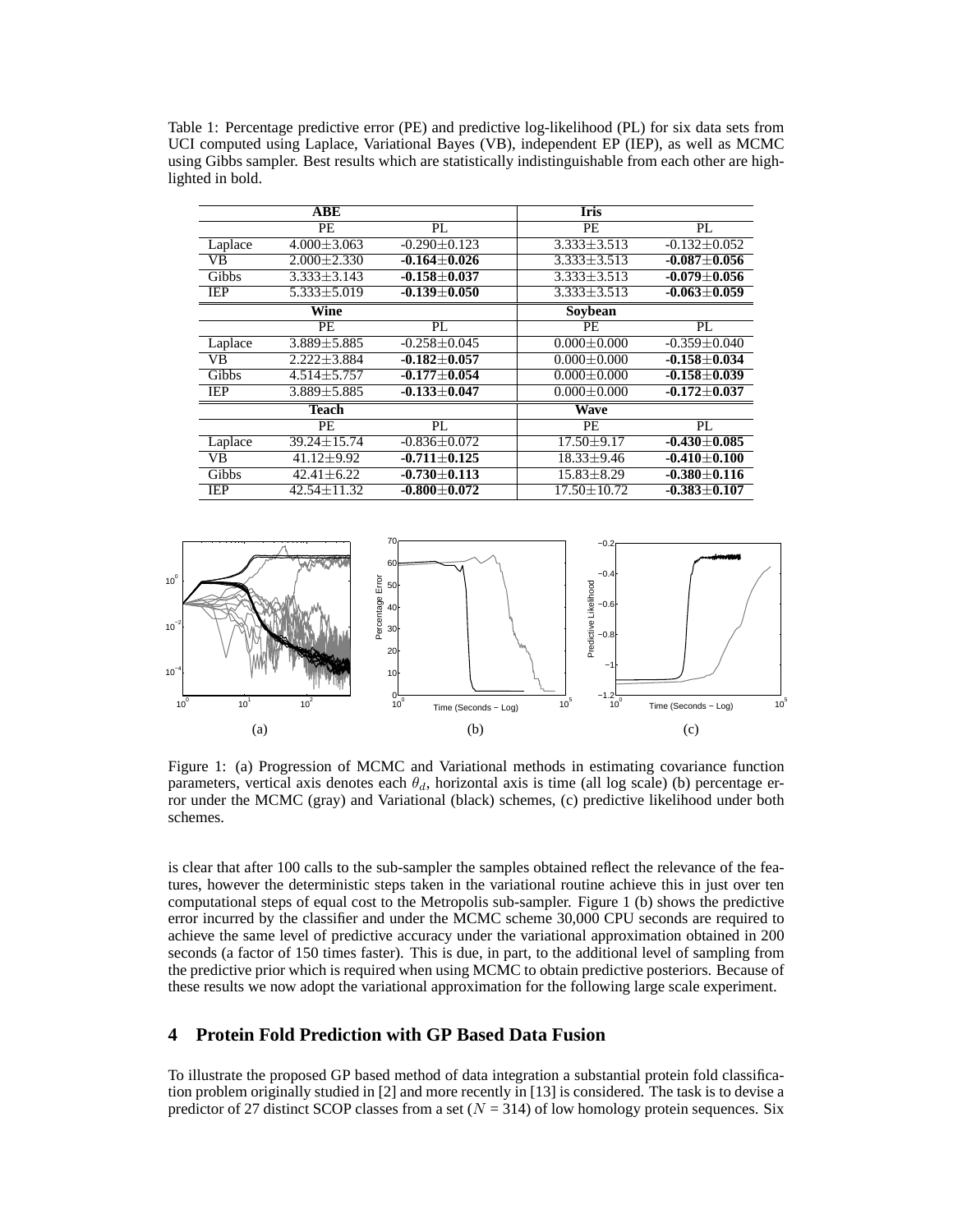

Figure 2: (a) The prediction accuracy for each individual data set and the corresponding combinations, (MA) employing inferred weights and (MF) employing a fixed weighting scheme (b) The predictive likelihood achieved for each individual data set and with the integrated data (c) The posterior mean values of the covariance function weights  $\alpha_1 \cdots \alpha_6$ .

different data representations (each comprised of around 20 features) are available characterizing (1) Amino Acid composition (AA); (2) Hydrophobicity profile (HP); (3) Polarity (PT); (4) Polarizability (PY); (5) Secondary Structure (SS); (6) Van der Waals volume profile of the protein (VP). In [2] a number of classifier and data combination strategies were employed in devising a multiway classifier from a series of binary SVM's. In the original work of [2] the best predictive accuracy obtained on an independent set ( $N = 385$ ) of low sequence similarity proteins was 53%. It was noted after extensive careful manual experimentation by the authors that a combination of Gaussian kernels each composed of the (AA), (SS) and (HP) datasets significantly improved predictive accuracy. More recently in [13] a heavily tuned *ad hoc* ensemble combination of classifiers raised this performance to 62% the best reported on this problem. We employ the proposed GP based method (Variational approximation) in devising a classifier for this task where now we employ a composite covariance function (shared across all 27 classes), a linear combination of RBF functions for each data set. Figure (2) shows the predictive performance of the GP classifier in terms of percentage prediction accuracy (a) and predictive likelihood on the independent test set (b). We note a significant synergistic increase in performance when all data sets are combined and weighted (MA) where the overall performance accuracy achieved is 62%. Although the 0-1 loss test error is the same for an equal weighting of the data sets (MF) and that obtained using the proposed inference procedure (MA) for (MA) there is an increase in predictive likelihood i.e. more confident correct predictions being made. It is interesting to note that the weighting obtained (posterior mean for  $\alpha$ ) Figure (2.c) weights the (AA)  $\&$  (SS) with equal importance whilst other data sets play less of a role in performance improvement.

# **5 Conclusions**

In this paper we have considered the problem of integrating data sets within a classification setting, a common scenario within many bioinformatics problems. We have argued that the GP prior provides an elegant solution to this problem within the Bayesian inference framework. To obtain a computationally practical solution three approximate approaches to multi-class classification with GP priors, i.e. Laplace, Variational and EP based approximations have been considered. It is found that EP and Variational approximations approach the performance of a Gibbs sampler and indeed their predictive performances are indistinguishable at the 5% level of significance. The full EP (FEP) approximation employing LP has an excessive computational cost and there is little to recommend it in terms of predictive performance over the independent assumption (IEP). Likewise there is little to distinguish between IEP and VB approximations in terms of predictive performance in the multi-class classification setting though further experiments on a larger number of data sets is desirable. We employ VB to infer the optimal parameterized combinations of covariance functions for the protein fold prediction problem over 27 possible folds and achieve state-of-the-art performance without recourse to any *ad hoc* tinkering and tuning and the inferred combination weights are intuitive in terms of the information content of the highest weighted data sets. This is a highly practical solution to the problem of heterogenous data fusion in the classification setting which employs Bayesian inferen